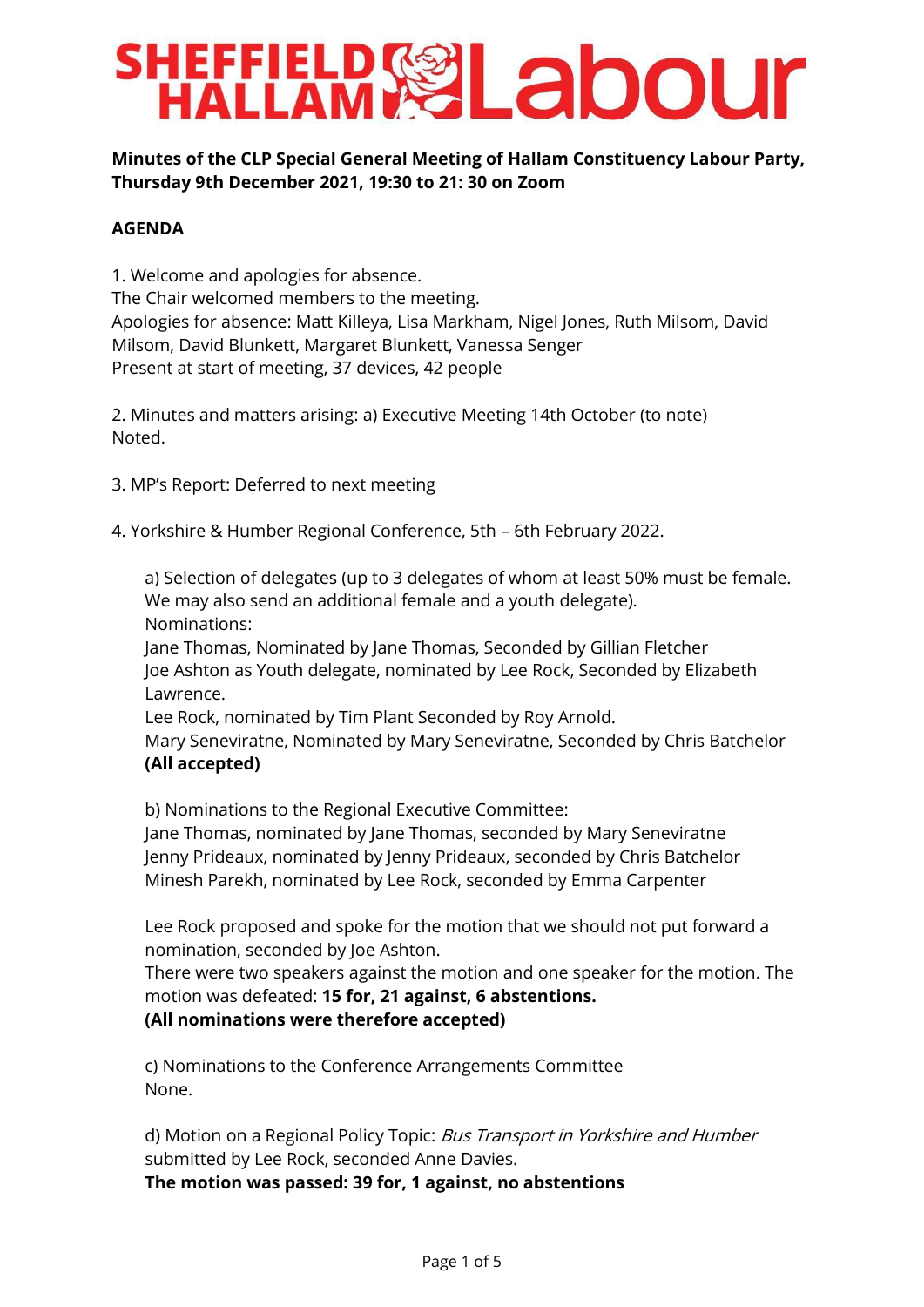5. Emergency motion(s) (if any received and accepted)

UCU Strike and Picket Lines, submitted by Crookes and Crosspool branch.

Moved – Liz Lawrence , Seconded Lee Rock

Emma Carpenter proposed an amendment: add

"we note with even greater concern the video that has emerged showing a labour councillor pulling the face covering from a picket and call upon the labour group to follow an appropriate disciplinary procedure."

Seconded by Tim Plant.

**The amendment was passed: 27 for, 6 against, 8 abstentions**

**The original motion, including the amendment was put to the vote and passed. 31 for, 5 against, 5 abstentions**

6. Motions from Branches:

a) Motion on single sex services. Ecclesall branch, and Amendment to Single Sex Services motion.

## **Motion on Single Sex Services**

"This CLP:

- believes that everyone has the right to be, and to feel, safe
- notes, with increasing concern, the reported escalation of domestic violence against women and girls and that the demand for all domestic abuse services continues to exceed available provision
- welcomes the good progress made by Sheffield's Domestic Abuse Coordination team; particularly in its development of services and 'safe place' refuges for Women plus specific services and safe accommodation targeted at male victims and LGBT+

In this context, and in order for abused women to be, and to feel, safe, this CLP resolves to support the continuing provision of single sex services in line with the provisions of the Equality Act 2010."

Jenny Prideaux proposed, Vonny Radstone seconded. No speakers against.

**The motion was passed: 25 for, 9 against, 7 abstentions.**

# **Amendment to Single Sex Services motion (see text below)**

At the beginning of the motion, insert: "This branch recognises:

- That domestic violence has escalated throughout the Covid-19 pandemic, while routes to safety have been restricted, as services women rely on have faced immense challenges in meeting increased demand while protecting their frontline staff against Covid-19.<sup>1</sup>
- That recent cases of gendered violence and abuse within police forces, especially the rape and murder of Sarah Everard, and the response by HMICFRS<sup>2</sup> to the super-complaint - made by the Centre for Women's Justice -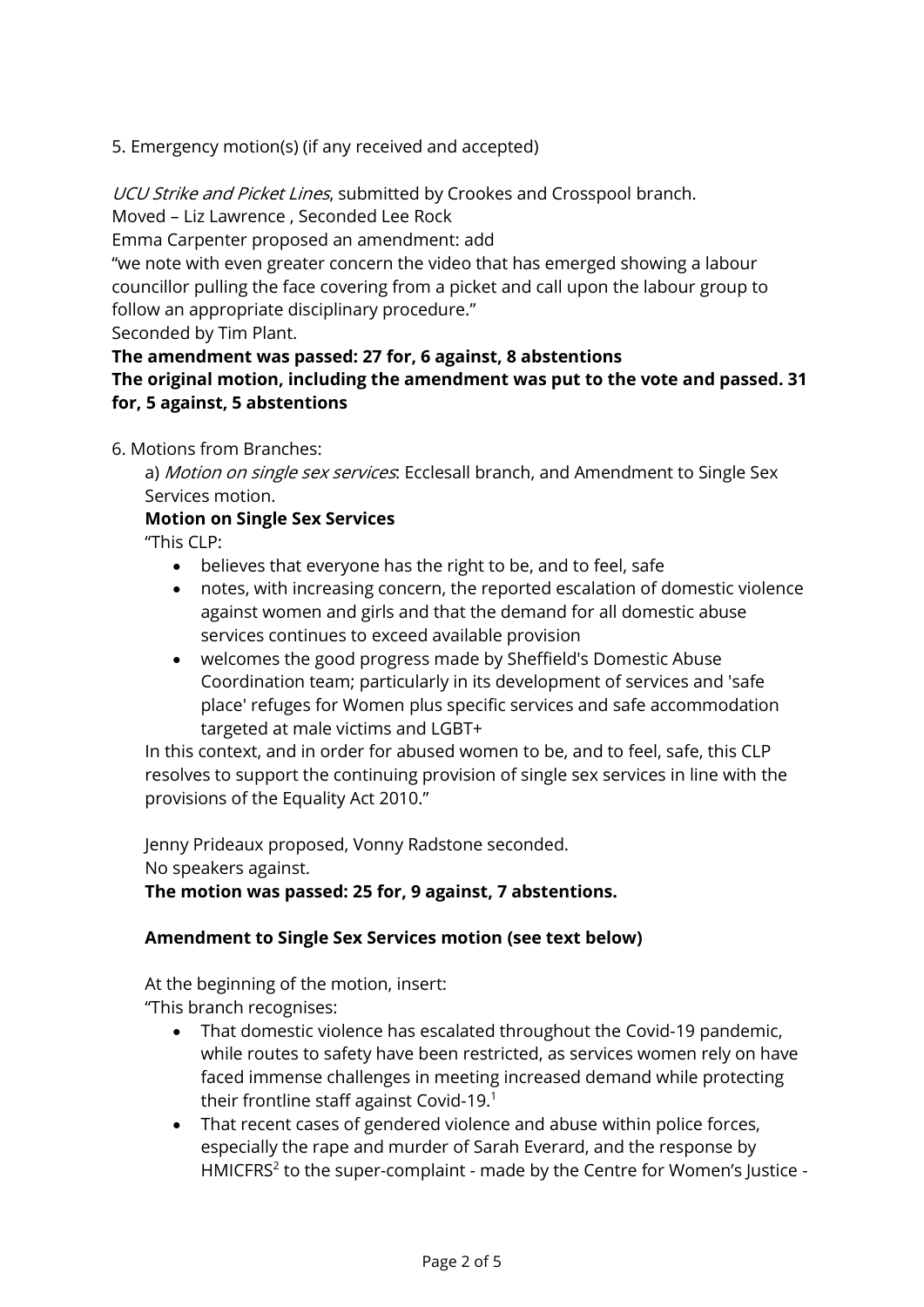regarding the failure of police forces to enforce laws designed to protect women experiencing or fleeing domestic abuse, have laid bare the institutional failure of the state to protect women's right to life.

- That the End Violence Against Women and Girls (EVAW) Coalition estimates the funding shortfall for rape crisis services has now increased to £215 million per year. $3$
- That women who are BAME, disabled, teenaged<sup>4</sup> and/or LGBT $+$ <sup>5</sup> are in many cases at an even higher risk of experiencing domestic abuse and sexual violence, and that, despite the significant progress being made, they are often not best served by existing Violence Against Women and Girls (VAWG) services, and face additional barriers to accessing support; and that specialist services, especially those run by and for BAME women, have in many cases faced even greater challenges through the Covid-19 pandemic.<sup>6</sup>
- That although the long-standing practice of VAWG organisations supporting both transgender and cisgender women<sup>7</sup>, and the use of exemptions in the Equality Act 2010 to allow single-sex services to exclude individual transgender people if necessary, has been hotly debated in the media and by politicians; the organisations providing these services have consistently stated that they face no significant challenges providing integrated support, and that while they are aware of the exemptions available in the Equality Act 2010, they have never needed to use them. $8$
- That in addition to drastically reducing the capacity of VAWG organisations<sup>9</sup>, the ongoing impact of austerity increases women's vulnerability to domestic abuse and sexual violence, as well as eroding the factors - including welfare, access to housing, security of employment, and security of immigration status – which are essential to a safe escape and hope for the future for women fleeing abuse.<sup>10</sup>"

After "refugee and asylum seeking women", insert, was noted to be an error and replaced with After "continues to exceed available provision" insert

• "Believes that the needs of both transgender and cisgender women experiencing or fleeing domestic abuse and sexual violence are best served by addressing the serious problems outlined above".

After "male victims and LGBT", insert "people", and then:

• "Welcomes the significant work being carried out to expand specialist provision for LGBT+ survivors of domestic abuse in South Yorkshire, and to raise commissioning standards for these services"

After "in order for", insert "all".

After "provisions of the Equality Act 2010", insert:

• ", and to demand greater recognition, funding and support for organisations involved in providing these lifesaving services. We urge the Council to ensure that all areas of Council provision, in particular housing and children's services, demonstrate a similar commitment."

1 Women's Aid, Imkaan, Women's Aid Northern Ireland, EVAW Coalition, Welsh Women's Aid, Scottish Women's Aid, Covid-19: One Year On. 23rd March 2021. https://www.womensaid.org.uk/covid-19-oneyearon/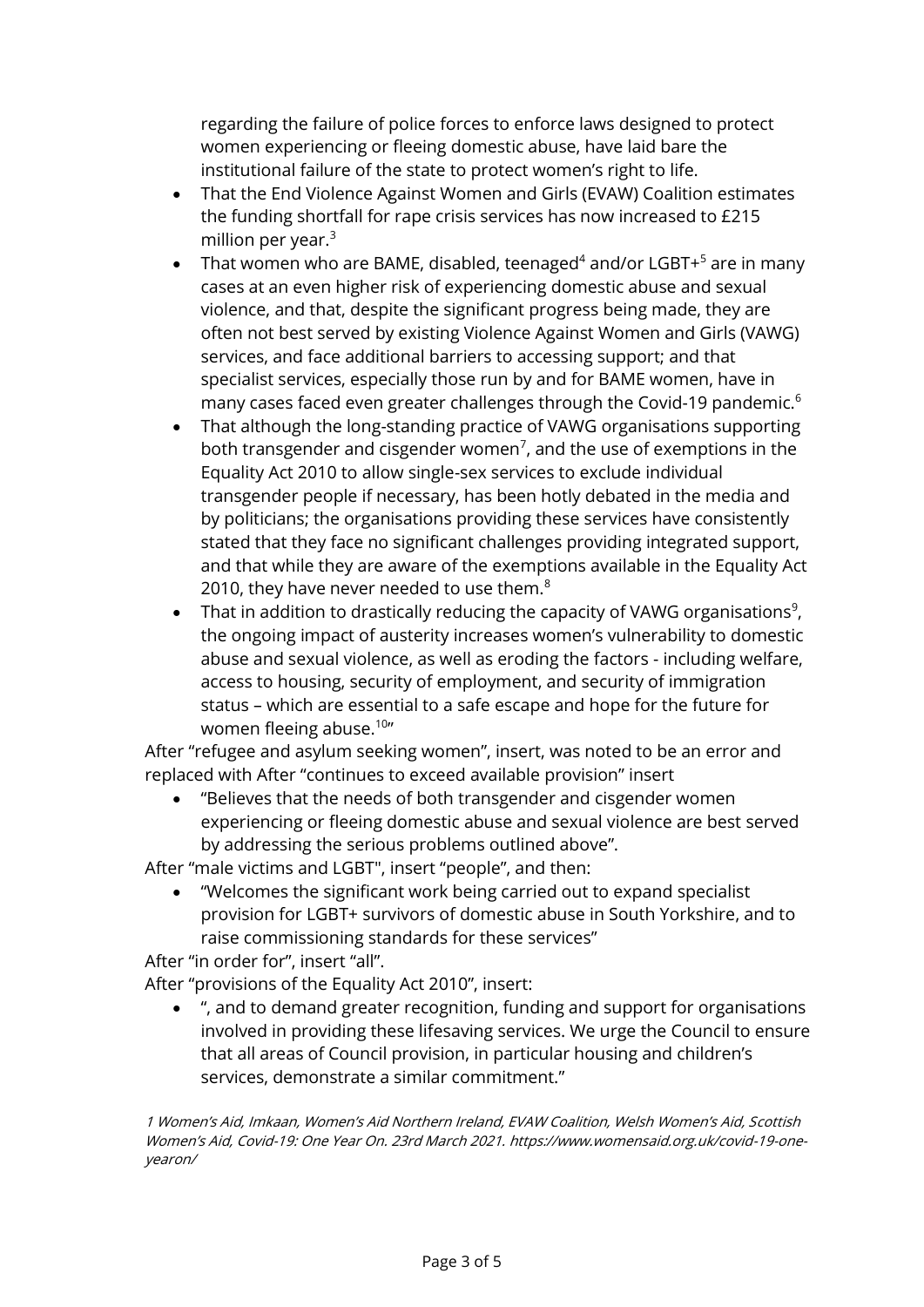2 HM Inspectorate of Constabulary, Fire and Rescue Services (HMICFRS), A duty to protect: Police use of protective measures in cases involving violence against women and girls. 24th August 2021. https://www.justiceinspectorates.gov.uk/hmicfrs/publications/police-super-complaints-police-useofprotective-measures-in-cases-of-violence-against-women-and-girls/

3 EVAW Coalition, Autumn Budget: A missed opportunity to invest in ending VAWG. 27th October 2021. https://www.endviolenceagainstwomen.org.uk/budget-missed-opportunity-vawg/

4 Office for National Statistics, Domestic abuse victim characteristics, England and Wales: year ending March 2020.

https://www.ons.gov.uk/peoplepopulationandcommunity/crimeandjustice/articles/domesticabusevicti mcharacteristicsenglandandwales/yearendingmarch2020#ethnicity

5 Dr Jasna Magic and Peter Kelly, LGBT+ People's Experiences of Domestic Abuse: a report on Galop's domestic abuse advocacy service. 26th May 2020.<https://galop.org.uk/resource/resource-h/>

6 Women's Aid, Imkaan, Women's Aid Northern Ireland, EVAW Coalition, Welsh Women's Aid, Scottish Women's Aid, Covid-19: One Year On. 23rd March 2021. https://www.womensaid.org.uk/covid-19-oneyearon/

7 Close the Gap, Engender, Equate Scotland, Rape Crisis Scotland, Scottish Women's Aid, Women 50:50 and Zero Tolerance, Statement in support of the Equal Recognition Campaign and reform of the Gender Recognition Act. November 2017. https://www.engender.org.uk/news/blog/statement-insupport-of-the-equalrecognition-campaign-and-reform-of-the-gender-recognitio/

8 Stonewall and nfpSynergy, Supporting trans women in domestic and sexual violence services: Interviews with professionals in the sector. 2018. https://www.stonewall.org.uk/resources/supportingtrans-women-domesticand-sexual-violence-services

9 EVAW Coalition, Rape survivor challenges Prime Minister to fund rape counselling services. 8th March 2020.

https://www.endviolenceagainstwomen.org.uk/campaign-no-more-survivors-turned-away/ 10 Sisters Uncut, Feministo.<https://www.sistersuncut.org/feministo/>

Proposed by Emma Carpenter, Dinah Ward seconded There were two speakers against the amendment

#### **When put to the vote the results were: 19 for, 19 against, 3 abstentions.**

## **The amendment falls as the Chair ruled that in a tied vote the status quo prevails.**

7. Reports

a) Treasurer: Bank account of £10479

b) Membership: National membership system hacking issue not resolved, impossible to report. A member queried availability of membership information availability to Mayoral candidates but not to membership officers. A member confirmed lack of detailed information from September. A member confirmed the unreliability of batch communication systems.

#### c) Councillor: No report

d) LCF: Organiser position not yet agreed by Region. Selections for local election candidates completed except for Dore & Totley and Ecclesall areas. A member queried: availability of key themes for local election publicity, (will be produced), budget constraints – (confirmed budget constraints), and outcome of request for support to striking Stagecoach workers, (sent). A member queried labour group subscription status with LCF (non-payment for several years confirmed\*), and